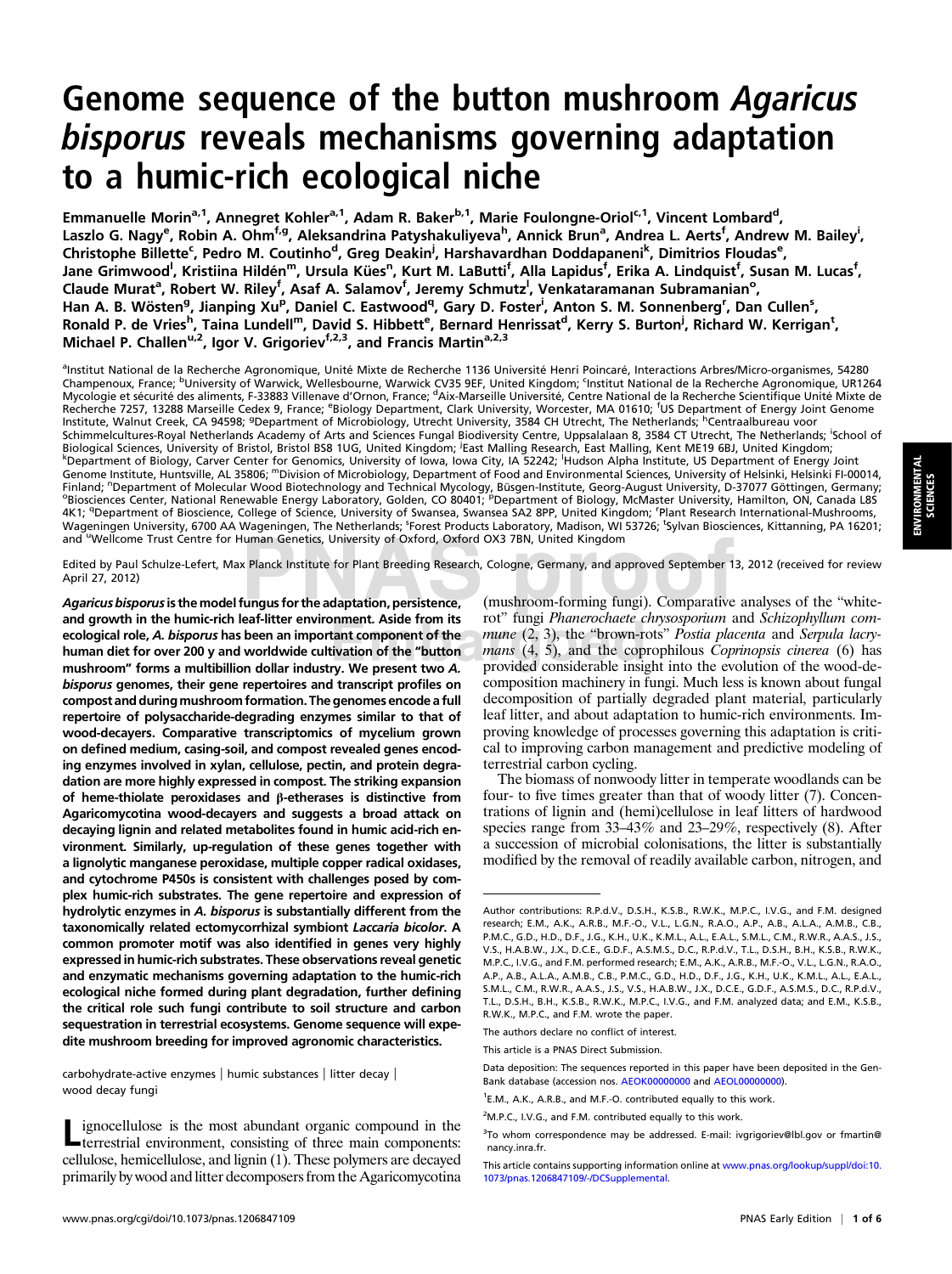minerals, and the formation of humic substances. Humic substances originate from the decay of modified lignin and other recalcitrant aromatic compounds and microbial activity. These substances are chemically heterogeneous, complex, and difficult to define, consisting of relatively small molecules forming supramolecular associations by hydrophobic and hydrogen bonds, and sequester proteins (9, 10). Humic substances comprise up to 70–80% of organic compounds in mineral soils and their properties strongly influence the physical properties and structure of soil (9).

The basidiomycete *Agaricus bisporus* (Lange) Imbach is the favored model for adaptation, persistence, and growth in this humicrich environment, where nutrition is not readily available to primary degrading fungi (11, 12). The ability to use humic proteins gives the fungus an advantage over other saprobes in this complex substrate. The machinery used by  $A$ . bisporus to exploit the diverse mixture of nutrient resources is, however, poorly understood.

Aside from its ecological roles, A. bisporus is widely cultivated to produce mushrooms (Fig. 1) and is the basis of a multibillion dollar industry. This cultivation involves the large-scale (megaton) biotechnological conversion of agricultural lignocellulosic wastes to high-value food with obvious extrapolations for bioenergy and biorefining. In commercial production for mushroom cultivation, the humic-rich substrate is typically derived from composted wheat straw supplemented with gypsum and nitrogenrich materials, such as chicken and horse manures.

Our hypothesis has been that metabolic strategies and niche adaptations that might not be seen in the white-rot and brownrot wood-decomposing fungi, nor in coprophilous fungi, such as C. cinerea, may have evolved in humicolous species, such as A. bisporus. Among the "detritophiles," they may have a distinctly different deployment of substrate conversion enzymes or regulatory regimens in adaptation to their ecological niche, the partially degraded and humified plant litter.

Here, we report a draft 30-Mb genome and transcriptome sequence of A. bisporus H97, a European isolate obtained from a historically cultivated stock of var. bisporus, considered to represent a member of the "adapted" European population of the bisporic var. *bisporus* now associated with agricultural environments. We also sequenced the genome of the strain JB137-S8, belonging to the tetrasporic var. burnettii Kerrigan & Callac that is known only from the Sonoran desert of California, where it is associated with leaf litter in native stands of woody species. To identify A. bisporus-specific traits, we compared the H97 and JB137-S8 genomes with those of diverse fungi, including 12 newly sequenced

species of white- and brown-rot Agaricomycotina (13). We focused annotation on gene families likely to be involved in litter decomposition and mushroom formation, and transcript profiling to reveal adaptation processes for growth on humic-rich substrates.

## Results and Discussion

Genome Assembly and Gene Content. We sequenced and compared the genomes of the homokaryotic (haploid) strains H97 and JB137- S8. Sanger sequencing of the genomic DNA of strain H97 with 8.29× coverage resulted in a 30,387,844 base-pair genome assembly ([SI](http://www.pnas.org/lookup/suppl/doi:10.1073/pnas.1206847109/-/DCSupplemental/sapp.pdf) Appendix[, Table S1\)](http://www.pnas.org/lookup/suppl/doi:10.1073/pnas.1206847109/-/DCSupplemental/sapp.pdf). Ninety-two genetic marker sequences selected along the 13 linkage groups (chromosomes) of A. bisporus (14, 15) were mapped on the H97 genome assembly to validate order and orientation of the 19 largest scaffolds  $(> 50$  kbp) (*[SI Appendix](http://www.pnas.org/lookup/suppl/doi:10.1073/pnas.1206847109/-/DCSupplemental/sapp.pdf)*, Fig. [S1](http://www.pnas.org/lookup/suppl/doi:10.1073/pnas.1206847109/-/DCSupplemental/sapp.pdf)). The ratio of physical lengths approximated istances averaged 33 kbp/ cM. Syntenic regions between $\sqrt{ }$  sporus scaffolds and chromosomes of the taxonomically related agaric C. cinerea were apparent after aligning A. bisporus scaffolds with  $t = 36$ -Mb chromosome assembly from C. cinerea (6) (Fig. 24). The  $1 \leq$  est scaffolds covered all 13 C. *cinerea* chromosomes, with the largest A. bisporus scaffolds (1 to 6) aligning with the entire length  $\alpha$  *nerea* chromosomes. The largest syntenic blocks occur in regions with low meiotic recombination rates, no transposable elements (TEs), and tight gene spacing, where orthologous single-copy genes are overrepresented.

The second genome, of A. bisporus var. burnettii strain JB137-S8, was sequenced using 454 pyrosequencing and Illumina HiSeq. The final assembly contained  $52$  scaffolds  $> 50$  kbp (*[SI Appendix](http://www.pnas.org/lookup/suppl/doi:10.1073/pnas.1206847109/-/DCSupplemental/sapp.pdf)*, [Fig. S2 and Table S1](http://www.pnas.org/lookup/suppl/doi:10.1073/pnas.1206847109/-/DCSupplemental/sapp.pdf)).

Thousands of individual repeated TEs (class I and II transposons) belonging to 216 diverse families cover 11.2% of the genome (Fig. 2A and *[SI Appendix](http://www.pnas.org/lookup/suppl/doi:10.1073/pnas.1206847109/-/DCSupplemental/sapp.pdf)*, Fig. S3). Estimated insertion times suggest a series of retrotransposition bursts of *Copia*-like and Gypsy-like long-terminal repeats at  $\langle$ 1 million years ago ([SI Ap](http://www.pnas.org/lookup/suppl/doi:10.1073/pnas.1206847109/-/DCSupplemental/sapp.pdf)pendix[, Fig. S3](http://www.pnas.org/lookup/suppl/doi:10.1073/pnas.1206847109/-/DCSupplemental/sapp.pdf)). TEs are not uniformly spread across the genome, but are mainly clustered in telomeric and centromeric regions (Fig. 2A). Several TEs have been observed to be actively moving from site to site within the genome (16), and this provides one possible explanation for the development of anomalies, such as sectors or stroma from within otherwise healthy, stable cultures (17).

We estimated 10,438 and 11,289 protein-coding genes in the H97 and JB137-S8 genomes, respectively, by combining both ho-mology-based and ab initio methods (SI Appendix[, Tables S2 and](http://www.pnas.org/lookup/suppl/doi:10.1073/pnas.1206847109/-/DCSupplemental/sapp.pdf) [S3\)](http://www.pnas.org/lookup/suppl/doi:10.1073/pnas.1206847109/-/DCSupplemental/sapp.pdf), along with 1,140,000 expressed sequence tags ([SI Appendix](http://www.pnas.org/lookup/suppl/doi:10.1073/pnas.1206847109/-/DCSupplemental/sapp.pdf)).



Fig. 1. Developmental stages of A. bisporus during the successive steps of its cultivation: spawning, casing, induction, and first fruiting-body flush. The vegetative (incubation, postincubation) and fructification phases are shown. Inoculation of compost is done with wheat kernels overgrown with mycelium (spawning). In 2 wk, mycelium has grown throughout the compost and induction of fruiting bodies is taking place 22 d after a change in aeration and addition of the casing layer. The first flush of fruiting bodies is observed at 32 d, with a switch from mycelium extension to the production of primordia (pinning). Key physicochemical factors (relative humidity, RH%,  $CO<sub>2</sub>$  concentration and air temperature. T °C) are given at the bottom of the figure.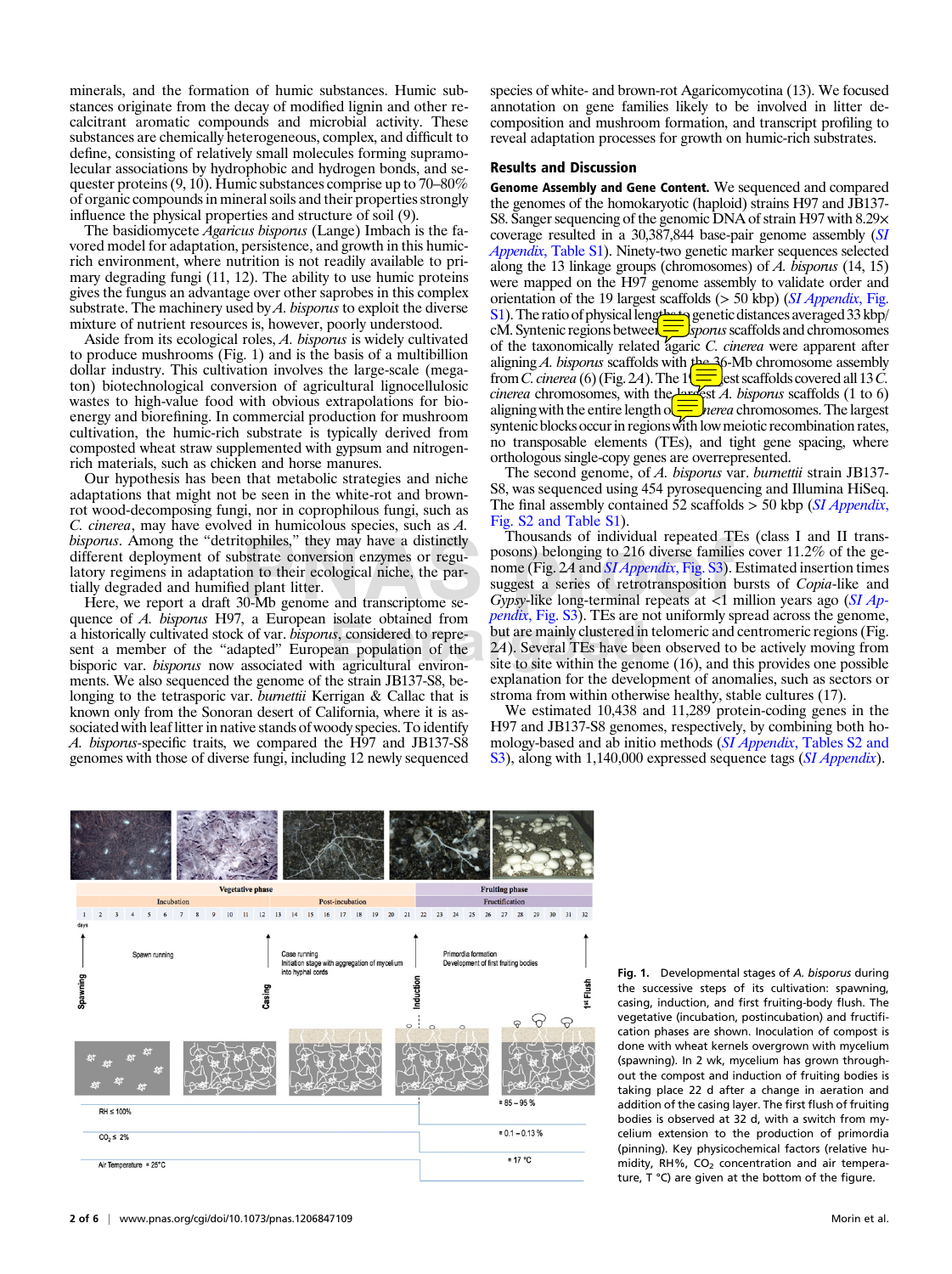

Fig. 2. Agaricomycete gene orthology and evolution. (A) Macrosynteny between A. bisporus var bisporus H97 scaffolds and C. cinerea Okayama7 chromosomes. A. bisporus scaffolds are depicted by the colored blocks and C. cinerea chromosomes are represented by gray blocks. Only regions larger than 5,000 bp are connected with links of colors matching those used for coloring A. bisporus scaffolds. The distributions of protein-coding regions and repetitive elements are shown in the outer circle, with protein-coding gene density in blue and repetitive sequences in red, with a window size of 0.1 Mb. Comparison between the two genomes sequences was performed with VISTA ([http://genome.](http://genome.lbl.gov/vista) [lbl.gov/vista](http://genome.lbl.gov/vista)). (B) The distribution of pair-wise amino acid identity. Histogram shows the distribution of sequence identity of 1:1 orthologs between A. bisporus and L. bicolor (diverged ∼85 million y ago) (12). To highlight the similar level of molecular divergence, 1:1 orthologs between A. bisporus and C. cinerea, 1:1 orthologs of two Boletales (S. lacrymans/Coniophora puteana), two Russulales (Heterobasidion annosum/Stereum hirsutum), and two Polyporales (Trametes versicolor/Dichomitus squalens) were plotted in red, blue, green, and black, respectively. (C) Orthology assignment of seven Agaricomycete genomes. Bars are subdivided to represent different types of orthology relationships. 1:1:1 indicates universal single-copy genes; N:N:N indicates other universal genes, but absence in a single genome within the different orders is tolerated. "Order specific" indicates Polyporales-, Russulales-, Boletales-, or Agaricales-specific genes; "Fungi" indicates Fungi-specific orthologs; "Duplicated species-specific" indicates species-specific duplicated genes; "Species specific" indicates speciesspecific genes (orphans).

Agaricales Orthology and Evolution. Within the Agaricomycetes, the protein-coding genes of Agaricales have similar levels of divergence as in the Boletales, Russulales, and Polyporales (Fig. 2B). Based on the sequence divergence between conserved protein sequences from A. bisporus and other sequenced Agaricales (e.g., L. bicolor, S. commune, C. cinerea), the split between the ancestors of these species has been estimated to have occurred at least 100 million y ago ([SI Ap-](http://www.pnas.org/lookup/suppl/doi:10.1073/pnas.1206847109/-/DCSupplemental/sapp.pdf)pendix[, Fig. S4](http://www.pnas.org/lookup/suppl/doi:10.1073/pnas.1206847109/-/DCSupplemental/sapp.pdf)) (13). Nearly 83% of the predicted A. bisporus genes had homology with those in the public and JGI Mycocosm (18) databases, mostly to Agaricomycetes (Fig. 2C and [SI Appendix](http://www.pnas.org/lookup/suppl/doi:10.1073/pnas.1206847109/-/DCSupplemental/sapp.pdf), Table [S4](http://www.pnas.org/lookup/suppl/doi:10.1073/pnas.1206847109/-/DCSupplemental/sapp.pdf)). Clustering of A. bisporus H97 proteins with those of other sequenced basidiomycete fungi revealed 5,058 clusters containing at least 10 protein members and two fungal taxa (*[SI Appendix](http://www.pnas.org/lookup/suppl/doi:10.1073/pnas.1206847109/-/DCSupplemental/sapp.pdf)*, Fig. S5). The number of gene families exhibiting expansion was similar to those of related Agaricomycetes, such asC. cinerea,Pleurotus ostreatus, or S. commune, but was lower than of L. bicolor ([SI Appendix](http://www.pnas.org/lookup/suppl/doi:10.1073/pnas.1206847109/-/DCSupplemental/sapp.pdf), Fig. S5).

The A. bisporus proteome specializations are illustrated by the over- and underrepresentation of protein family (PFAM) domains compared with other fungi ([SI Appendix](http://www.pnas.org/lookup/suppl/doi:10.1073/pnas.1206847109/-/DCSupplemental/sapp.pdf), Tables S5–[S7\)](http://www.pnas.org/lookup/suppl/doi:10.1073/pnas.1206847109/-/DCSupplemental/sapp.pdf). Several families of well-known detoxification enzymes were found among the protein families in expansion [e.g., heme-thiolate peroxidase (HTP), methylmalonate semialdehyde dehydrogenase, β-etherase (glutathione-S-transferases cleaving β-aryl ether linkages), and pyranose dehydrogenase], suggesting a higher ability to metabolize derivatives of lignin and other polymers abundant in humicolous habitats.

Genes Involved in Lignocellulose Decomposition.  $A.$  bisporus is a very poor competitor on fresh nondegraded plant wastes but competes well on partially decomposed plant litter on forest floors and grassland soils rich in humic substrates. A. bisporus is adapted to growing in this ecological niche, where it and other species of Agaricaceae can occur abundantly and even predominate based upon observed fructifications. To identify the genomic traits enabling  $\Lambda$ . bisporus to adapt to its biotope and to efficiently complete

its life cycle, we have identified the repertoire and expression of genes known to be involved in organic matter degradation [carbohydrate-acting enzymes (CAZymes), lignin-related oxidoreductases, secreted proteases] and compared this arsenal to that of the white and brown wood-rotters, the coprophilous C. cinerea and the mycorrhizal symbiont L. bicolor (2–6, 13, 19). We also used custom microarrays to compare gene expression at four developmental stages, defined by mycelial cultures on agar-medium, mycelium colonizing the casing-soil layer, or the compost (a proxy for humicrich composted material) and mature fruiting bodies (Fig. 1). Among the most highly up-regulated transcripts found in mycelium grown on compost were CAZymes, cutinases, oxidoreductases, and secreted proteases (*SI Appendix*[, Fig. S6 and Table S8](http://www.pnas.org/lookup/suppl/doi:10.1073/pnas.1206847109/-/DCSupplemental/sapp.pdf)).

Carbohydrate-acting enzymes. A. bisporus is a generalist with respect to polysaccharide degradation when grown in laboratory culture on minimal medium and specific carbon sources ([SI Appendix](http://www.pnas.org/lookup/suppl/doi:10.1073/pnas.1206847109/-/DCSupplemental/sapp.pdf), [Fig. S7\)](http://www.pnas.org/lookup/suppl/doi:10.1073/pnas.1206847109/-/DCSupplemental/sapp.pdf). A. bisporus grows better (relative to glucose) on xylan than do other basidiomycetes, such as S. commune and L. bicolor. Xylan is the second most abundant polysaccharide in plant cell walls (PCW), comprising 7–12% of plant dry mass (20), and in wheat straw  $(21, 22)$ . Although A. bisporus grows well on cellulose, it is less efficient than S. commune and C. cinerea. This catabolic ability concurs with the presence of a large set of genes encoding CAZymes (23) acting on plant, fungal, and bacterial cell wall polysaccharides [including 188 glycoside hydrolases (GH), 59 polysaccharide lyases (PL), and 10 carbohydrate esterases (CE)]. Clustering of CAZyme profiles in a large set of sequenced fungi, including white- and brown-rots, plant and animal parasites, and an ectomycorrhizal symbiont showed that the CAZyme profiles deviate from species phylogeny. The total CAZyme repertoire for A. bisporus is similar to that of white- and brown-rot basidiomycetes [\(Fig. S8\)](http://www.pnas.org/lookup/suppl/doi:10.1073/pnas.1206847109/-/DCSupplemental/sapp.pdf) rather than the more closely taxonomically related C. cinerea and L. bicolor. This pattern likely reflects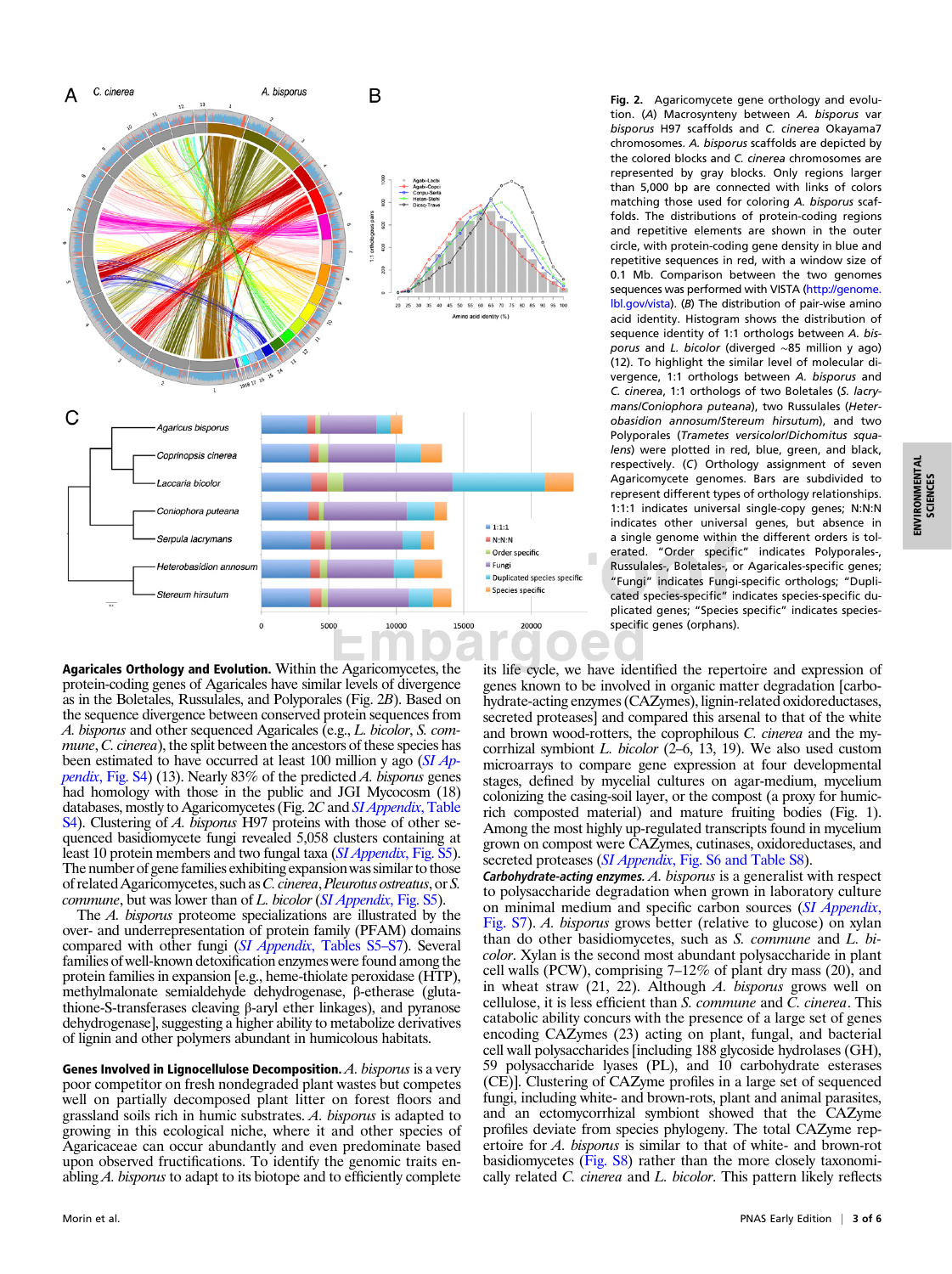the adaptation of A. bisporus to PCW polysaccharide-rich leaf litters  $(8)$ . The up-regulation of transcripts with high similarity to PCW-degrading GHs (e.g., GH5, GH6, GH7, GH12, GH61, GH105) from basidiomycetes implicated in wood decay confirms that A. bisporus has the generic potential to break down PCW polymers by deploying a complete suite of enzymes degrading crystalline cellulose and xylans (SI Appendix[, Fig. S8, S9, and Table](http://www.pnas.org/lookup/suppl/doi:10.1073/pnas.1206847109/-/DCSupplemental/sapp.pdf) [S10](http://www.pnas.org/lookup/suppl/doi:10.1073/pnas.1206847109/-/DCSupplemental/sapp.pdf)). Notably, families GH6 and GH7 ([SI Appendix](http://www.pnas.org/lookup/suppl/doi:10.1073/pnas.1206847109/-/DCSupplemental/sapp.pdf), Fig. S9A), which include cellobiohydrolases that are involved in the attack of crystalline cellulose (24, 25), are present in all white-rot lineages and A. bisporus, but they are absent in brown-rot lineages (except Boletales) and *L. bicolor* ([Fig. S8\)](http://www.pnas.org/lookup/suppl/doi:10.1073/pnas.1206847109/-/DCSupplemental/sapp.pdf).

Profiling of CAZyme transcripts from mycelium growing in compost demonstrated that 115 (51%) of GHs, PLs, and CEs present in A. bisporus were up-regulated (from 10- to 1,450-fold) in compost, contrasting sharply with only 17% up-regulated transcripts in both the differentiating casing-soil mycelium and the fruiting body (SI Appendix, Fig. S6A [and Table S9](http://www.pnas.org/lookup/suppl/doi:10.1073/pnas.1206847109/-/DCSupplemental/sapp.pdf)). Four genes (two CE5 acetyl xylan esterases and two GH12 cellulases) showed the highest up-regulation compared with agar-grown mycelium ([SI Appendix](http://www.pnas.org/lookup/suppl/doi:10.1073/pnas.1206847109/-/DCSupplemental/sapp.pdf), Table [S9\)](http://www.pnas.org/lookup/suppl/doi:10.1073/pnas.1206847109/-/DCSupplemental/sapp.pdf). A rhamnogalacturonyl hydrolase (GH105) was induced 836 fold. Notably, growth on compost was accompanied by the up-regulation of all 16 genes encoding cellulose-binding motif 1-containing proteins. Although significantly up-regulated, the pectin digestion machinery was comparatively less prominent than that for cellulose and xylan (SI Appendix, Fig. S6A [and Table S9](http://www.pnas.org/lookup/suppl/doi:10.1073/pnas.1206847109/-/DCSupplemental/sapp.pdf)). The transcript profile of the mycelium growing on compost is therefore compatible with a prevailing substrate preference for xylan and cellulose, a medium activity on pectin and a slight activity on mannan. This digestion pattern is well-matched to the known composition of grasses and straw (20, 21) and sequential changes in carbohydrates during composting and mushroom growth (22).

Lignin-converting oxidoreductase genes. To gain access to cellulose, wood-decaying white-rots use fungal class II lignolytic peroxidases (PODs) to degrade lignin (13). We searched sequenced Agaricomycotina genomes for 27 gene families encoding oxidoreductases and CAZymes that have been implicated in wood decay ([SI Appendix](http://www.pnas.org/lookup/suppl/doi:10.1073/pnas.1206847109/-/DCSupplemental/sapp.pdf), Fig. S10). A. bisporus has a distinctive pattern that is not seen in white- and brown-rotters, C. cinerea and L. bicolor. Comparative analysis of the distribution of genes encoding lignolytic



Fig. 3. The expansion of HTPs in A. bisporus. HTP copy numbers at internal nodes in the Agaricomycetes as reconstructed by gene-tree species-tree reconciliations in Notung (28) under two edge-weight threshold values. Numbers after species names denote the extant copy numbers of HTPs found in the genomes of these species.

PODs [lignin peroxidase, manganese peroxidase (MnP), and versatile peroxidase] revealed that A. bisporus retains a limited POD machinery to degrade lignin ([SI Appendix](http://www.pnas.org/lookup/suppl/doi:10.1073/pnas.1206847109/-/DCSupplemental/sapp.pdf), Table S11). Of the genes encoding lignolytic PODs, which have been shown to be important for lignin degradation in wood decayers (13, 26, 27), only two MnP genes were found in the A. bisporus genome. In compost, transcript levels of one of these MnPs (MNP1, JGI ID#221245) were signif-icantly up-regulated relative to agar medium ([SI Appendix](http://www.pnas.org/lookup/suppl/doi:10.1073/pnas.1206847109/-/DCSupplemental/sapp.pdf), Fig. [S6](http://www.pnas.org/lookup/suppl/doi:10.1073/pnas.1206847109/-/DCSupplemental/sapp.pdf)B). Thus, the repertoire of A. bisporus lignolytic PODs differs from P. chrysosporium and other sequenced white-rot fungi, which feature 6–26 POD genes ([SI Appendix](http://www.pnas.org/lookup/suppl/doi:10.1073/pnas.1206847109/-/DCSupplemental/sapp.pdf), Fig. S11) (13). The number and types of lignolytic PODs is similar to brown-rot lineages and C. cinerea having a single POD (13) ([SI Appendix](http://www.pnas.org/lookup/suppl/doi:10.1073/pnas.1206847109/-/DCSupplemental/sapp.pdf), Table S11). In contrast, the A. bisporus genome contains the largest set (24 members) of HTP genes, including aromatic peroxygenases (APOs) and classic chloroperoxidases (CPOs), a significant expansion relative to wood-decay fungi (Fig. 3 and *[SI Appendix](http://www.pnas.org/lookup/suppl/doi:10.1073/pnas.1206847109/-/DCSupplemental/sapp.pdf)*, Table S11) (13). Typical APOs and CPOs are secreted, versatile enzymes with multiple catalytic activities with organic hydrocarbons and lignin-like aromatic compounds, including peroxidative oxidation, epoxidation, hydroxylation, and oxygen transfer reactions (27). Moreover, 16 of these HTP genes were significantly up-regulated in compost relative to defined medium, including an APO-induced 1,492-fold  $(SIAp$ pendix, Fig. S6B [and Table S12](http://www.pnas.org/lookup/suppl/doi:10.1073/pnas.1206847109/-/DCSupplemental/sapp.pdf)). Several transcripts coding for β-etherases, one of the A. bisporus expanding family ([SI Appendix](http://www.pnas.org/lookup/suppl/doi:10.1073/pnas.1206847109/-/DCSupplemental/sapp.pdf), [Table S7](http://www.pnas.org/lookup/suppl/doi:10.1073/pnas.1206847109/-/DCSupplemental/sapp.pdf)), were also significantly up-regulated in compost relative to agar medium ([SI Appendix](http://www.pnas.org/lookup/suppl/doi:10.1073/pnas.1206847109/-/DCSupplemental/sapp.pdf), Fig. S6B). Possibly, the number and expression patterns of A. bisporus HTPs and β-etherases are related to the heterogeneous nature of humic-rich lignocellulosic materials, such as compost (22, 25). To estimate patterns of duplication and loss of genes encoding HTPs in the organismal phylogeny, we performed gene-tree/species-tree reconciliation analyses using Notung (28). This analysis suggests that the ancestor of the Agaricomycotina possessed six HTP gene copies, and that the number of HTP paralogs has been more or less steady throughout the evolution of most Agaricomycetes (Fig. 3 and [SI Appendix](http://www.pnas.org/lookup/suppl/doi:10.1073/pnas.1206847109/-/DCSupplemental/sapp.pdf), Fig. S14). However, an abrupt expansion of HTPs is reconstructed in the lineage leading from the common ancestor of Agaricus, Coprinopsis, and Laccaria, which is reconstructed as having seven HTP gene copies, and Agaricus, which has 24 HTP gene copies (Fig. 3 and *[SI Appendix](http://www.pnas.org/lookup/suppl/doi:10.1073/pnas.1206847109/-/DCSupplemental/sapp.pdf)*, [Fig. S14\)](http://www.pnas.org/lookup/suppl/doi:10.1073/pnas.1206847109/-/DCSupplemental/sapp.pdf). Expansion of HTPs could have been an adaption for decomposition of nonwoody plant matter and humic substances in soil, which is a common substrate for species of Agaricaceae.

Substrate complexity may also explain the presence of three compost-induced glyoxal oxidase-encoding genes. These copper radical oxidases are thought to play a role in production of extracellular  $H_2O_2$  from simple aldehydes, such as glyoxal and methylglyoxal, and they are typically associated with class II PODs (SI Appendix[, Tables S11 and S12](http://www.pnas.org/lookup/suppl/doi:10.1073/pnas.1206847109/-/DCSupplemental/sapp.pdf)). Catalytically distinct from the copper radical oxidases, at least 12 laccases sensu stricto were also confidently predicted ([SI Appendix](http://www.pnas.org/lookup/suppl/doi:10.1073/pnas.1206847109/-/DCSupplemental/sapp.pdf), Table S11). Three A. bisporus laccase-encoding genes were significantly up-regulated  $\hat{O}$  > 10-fold,  $P < 0.05$ ) in compost relative to agar medium ([SI](http://www.pnas.org/lookup/suppl/doi:10.1073/pnas.1206847109/-/DCSupplemental/sapp.pdf) Appendix, Fig. S6B [and Table S12\)](http://www.pnas.org/lookup/suppl/doi:10.1073/pnas.1206847109/-/DCSupplemental/sapp.pdf). Other potential  $H_2O_2$ -generating extracellular enzymes include various glucose-methanolcholine oxidoreductases that include a likely aryl alcohol oxidase (JGI ID#185801) and a methanol oxidase (JGI ID#195553). The gene coding for the latter enzyme is highly up-regulated ([SI](http://www.pnas.org/lookup/suppl/doi:10.1073/pnas.1206847109/-/DCSupplemental/sapp.pdf) Appendix, Fig. S6B [and Table S12\)](http://www.pnas.org/lookup/suppl/doi:10.1073/pnas.1206847109/-/DCSupplemental/sapp.pdf).

Intracellular metabolism of lignin metabolites and related compounds is poorly understood but cytochrome P450s (CYPs) are generally thought to play an important role. The A. bisporus genome contains a relatively low number of CYPs (109 genes) ([SI Appendix](http://www.pnas.org/lookup/suppl/doi:10.1073/pnas.1206847109/-/DCSupplemental/sapp.pdf), Table S11), but many were highly expressed and regulated. Specifically, six CYP64-encoding genes were up-regulated >10-fold in compost relative to defined medium  $(SIAp-)$ pendix[, Table S12\)](http://www.pnas.org/lookup/suppl/doi:10.1073/pnas.1206847109/-/DCSupplemental/sapp.pdf).

Induction of protease genes on compost. Litter decomposers share the ability to use proteins as a sole source of carbon and nitrogen (26). The "casing soil" layer used in cultivation is extremely nutrientpoor, and induces A. bisporus hyphae to aggregate and form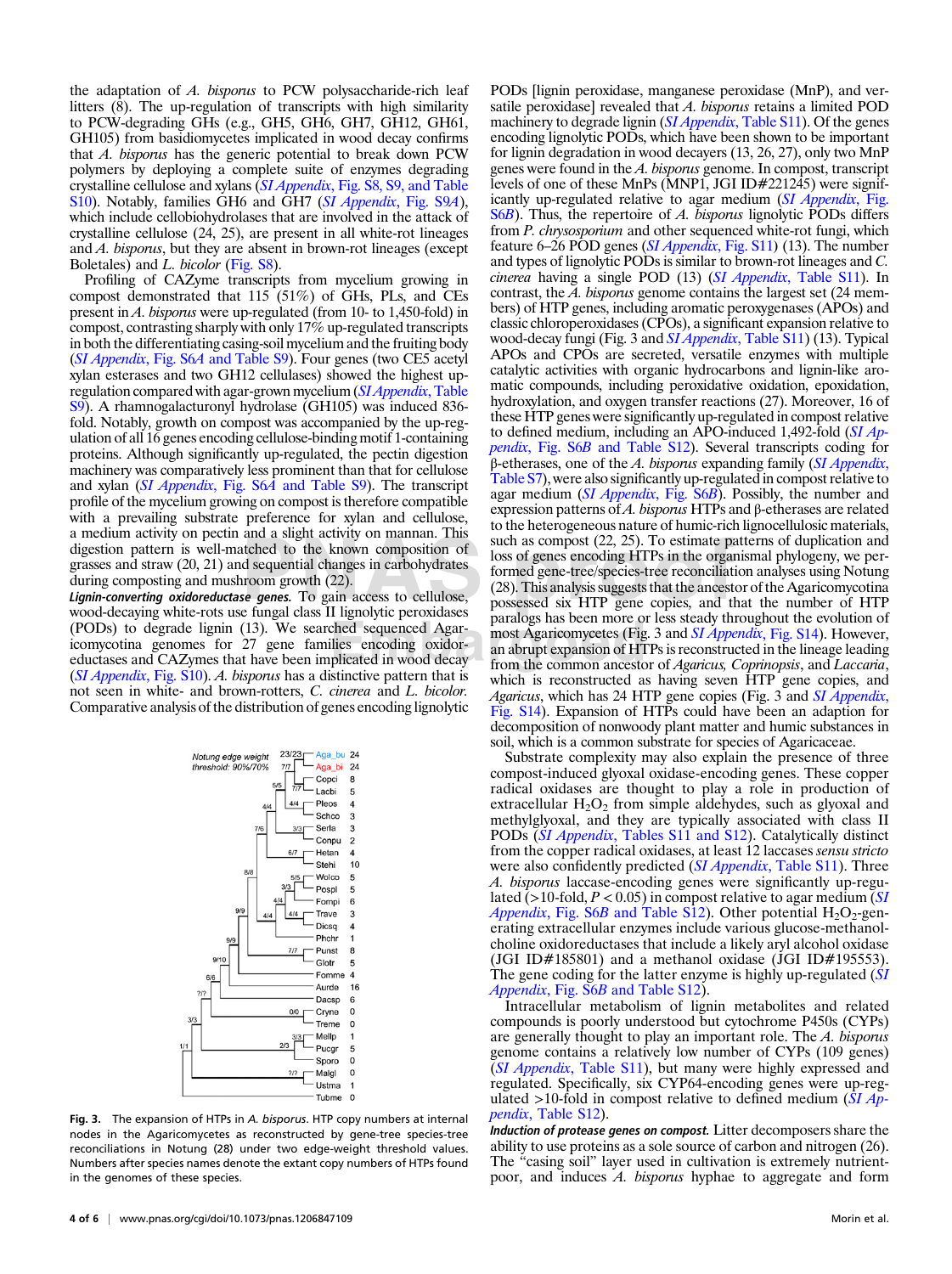a corded morphology where nutrient transport and proteinase activity is important. In line with this view, the two sequenced A. bisporus genomes reflect a remarkable metabolic capability for protein degradation and remobilization through amino acid and peptide transporters. Using the MEROPS protease nomenclature, which is based on intrinsic evolutionary and structural relationships (29), we identified 111 genes coding for proteases that possessed a secretion signal ([SI Appendix](http://www.pnas.org/lookup/suppl/doi:10.1073/pnas.1206847109/-/DCSupplemental/sapp.pdf), Table S13). We did not detect in  $\frac{1}{2}$ bisporus any protease unique to this species. However, several transcripts coding for serine proteases (S8, S9, S10, and S12 families) were among the most highly up-regulated transcripts (>50 fold in comparison with agar-grown mycelium) in compost-grown mycelium (SI Appendix, Fig. S6C [and Table S14](http://www.pnas.org/lookup/suppl/doi:10.1073/pnas.1206847109/-/DCSupplemental/sapp.pdf)). From the microarray data, a gene cluster coding for three serine proteases (located on chromosome IX) showed high expression on compost compared with other conditions. The most abundantly expressed of these was SPR1 (JGI ID# 194648), showing a 100-fold induction in mycelium colonizing compost, which is consistent with a major role in nutrient acquisition (11). A. bisporus serine proteinase has been shown to be synthesized specifically in response to humic-protein complex; transgenic analysis of the SPR1 promoter elements confirmed that the promoter is able to regulate mycelial serine proteinase production in response to specific nitrogen sources (11, 30). The abundance and substrate-induction of active proteinases may enable niche specialization in A. bisporus.

Metabolites released during litter (and compost) decay can efficiently be taken up by  $A$ . bisporus mycelium colonizing this substrate, as several genes coding for monosaccharide, cellodextrins, nicotinic acid, and amino acid transporters also were strikingly upregulated on compost (cluster IV in [SI Appendix](http://www.pnas.org/lookup/suppl/doi:10.1073/pnas.1206847109/-/DCSupplemental/sapp.pdf), Fig. S12).

To identify the regulatory regions involved in adaptation to humic rich environments, transcriptomic data were compared with promoter sequences. Expression ratios were calculated and ranked from the microarray data comparing A. bisporus growing in humic (compost) vs. nonhumic (agar-medium) environments. A conserved sequence motif (TC[CA][TG]G[AT][GTA]A[AC] AATCTC) in the promoters of 23 of the top 33 compost-induced genes occurs at a much higher rate than in orthologs of C. cinerea and L. bicolor (SI Appendix[, Fig. S12 and Table S15](http://www.pnas.org/lookup/suppl/doi:10.1073/pnas.1206847109/-/DCSupplemental/sapp.pdf)A), and exists in compost-induced genes of both  $A$ . bisporus genomes at a fre-quency significantly greater than random chance ([SI Appendix](http://www.pnas.org/lookup/suppl/doi:10.1073/pnas.1206847109/-/DCSupplemental/sapp.pdf), [Table S15](http://www.pnas.org/lookup/suppl/doi:10.1073/pnas.1206847109/-/DCSupplemental/sapp.pdf)B). It is interesting to speculate (and to ultimately determine) whether this motif, which occurs more frequently in promoters of genes very highly expressed in humic-rich substrates, forms a common regulatory mechanism governing adaptation to the ecological niche.

**Mushroom Development.** The fruiting bodies of  $A$ . bisporus are the most commonly sold mushrooms in Europe and North America. However, some aspects of the sexual life cycle are poorly understood, although they are critical factors for breeding and other industrial applications. Fruiting body formation is a highly complex developmental process that has been studied in the model basidiomycetes S. commune and C. cinerea (31–33). After the substrate has been colonized and the application of specific environmental signals (reduced temperature and levels of  $CO<sub>2</sub>$  and 8-carbon volatiles), hyphae differentiate into the fruiting body where meiosis occurs (Fig. 1). The mating-type loci are the master regulators of fruiting-body development in fungi (31, 33). The sexually unifactorial A. bisporus contains only a single mating-type locus (34). The locus coding for homeodomain proteins typical for the A mating type in bifactorial species, such as C. cinerea and S. commune, and for the single mating-type locus in other unifactorial Agaricomycetes (35) was found on chromosome I (scaffold 1), supporting earlier studies (36). On the other hand, the genes encoding conserved pheromone and pheromone receptor genes are dispersed across the genome and the unifactorial A. bisporus has dispensed with the  $B$  mating-type specificity deployed by bifactorial species.

To identify genes associated with fruiting-body formation, we compared transcript profiles of undifferentiated mycelium grown on agar medium, compost, or casing-soil, and of fruiting bodies (SI Appendix[, Fig. S6, and Tables S8, S9, S12, S14, and S16\)](http://www.pnas.org/lookup/suppl/doi:10.1073/pnas.1206847109/-/DCSupplemental/sapp.pdf). Of the 7,538 transcripts detected in fruiting bodies, 613 (8%) were significantly up-regulated ( $P < 0.05$ ; false-discovery rate  $< 0.05$ ) in fruiting bodies in comparison with undifferentiated mycelium grown on agar medium or compost. Among the 50 most highly induced genes in fruiting bodies, 40% are coding for orphan, lineage-specific genes. Genes coding for hydrophobins, lectins, tyrosinases, and transcriptional factors were among the most highly induced genes. Hydrophobins and tyrosinases are known to accumulate in mushroom caps during A. bisporus fruit-body development (37, 38). We compared genes induced during the fruiting-body formation in A. bisporus, L. bicolor, and S. commune to identify common developmental gene networks [\(SI Appendix,](http://www.pnas.org/lookup/suppl/doi:10.1073/pnas.1206847109/-/DCSupplemental/sapp.pdf) [Table S16](http://www.pnas.org/lookup/suppl/doi:10.1073/pnas.1206847109/-/DCSupplemental/sapp.pdf)A). Only 35 and 22 homologous genes were significantly up-regulated ( $P < 0.05$ ) in both A. bisporus/L. bicolor fruiting bodies or A. bisporus/S. commune fruiting bodies, respectively. Only 13 genes were significantly up-regulated  $(P < 0.05)$  in the fruiting bodies of these three species (e.g., aromatic-ring hydroxylase, GH16, FAD-linked oxidase, fatty acid desaturase), suggesting that genes induced during mushroom development are mainly clade-specific.

Recently, a set of transcription factors has been identified in S. *commune* that act downstream of the mating-type loci  $(3, 39)$ . These transcription factor genes have orthologs in A. bisporus ([SI Appendix](http://www.pnas.org/lookup/suppl/doi:10.1073/pnas.1206847109/-/DCSupplemental/sapp.pdf), Table S16B). Based on transcript profiling, several of these transcription-factor genes may be involved in the regulation of mushroom formation in A. bisporus. The DNA binding protein pcc1 gene, which leads to A-regulated sexual morphogenesis in C. cinerea (40), was highly expressed in A. bisporus mycelium grown on agar medium, compost, or casing, and in fruiting bodies. The expression profiles of the orthologs of c2h2, fst3, fst4, and hom1 were similar in S. commune and  $\overline{A}$ . bisporus (i.e., up-regulation of gene expression in mushrooms compared with mycelium), suggesting that these agarics share similar master developmental switches for fruiting-body formation, making these genes primary targets for a functional analysis. Studying the regulatory mechanisms underlying fructification in A. bisporus would allow the control of mushroom-pin formation, considered by mushroom growers as the most important step in managing the mushroom crop.

Our genomic and transcriptomic data suggest that A. bisporus has the decay machinery to decompose lignocellulosic material; yet to our knowledge, it has not been shown to decompose wood in nature. Although there are similarities in genome composition, A. bisporus fits neither brown-rot nor white-rot classifications. We hypothesized that a humicolous fungus adapted to growth in a humic-rich environment is atypical of classic wood-degrading fungi, and transcriptome expression data support this view. The wide repertoire of HTP, β-etherases, multicopper oxidase, and CYP450 oxidoreductases and their striking up-regulation in mycelium-colonizing compost suggest a broad mode of attack on decaying lignin and related metabolites, and an adaptation to challenges posed by complex composts. The large gene repertoire of compost-induced CAZymes and oxidoreductases, together with high protein degradation and nitrogen-scavenging abilities, are key features of A. bisporus adaptation to humic-rich ecosystems. This study reveals genetic and enzymatic mechanisms governing adaptation of A. bisporus to a humic-rich ecological niche created by primary degradation of plant material, demonstrating the critical role such fungi contribute to soil structure and carbon sequestration.

## Materials and Methods

Genome Sequencing, Assembly, and Annotation. The homokaryotic A. bisporus var bisporus H97 and A. bisporus var. burnettii JB137-S8 strains were sequenced by whole-genome sequencing and were assembled into pre-dicted 30.2-Mb and 32.6-Mb genomes, respectively ([SI Appendix](http://www.pnas.org/lookup/suppl/doi:10.1073/pnas.1206847109/-/DCSupplemental/sapp.pdf)). The protein-coding genes were predicted with a combination of automated gene callers, ESTs produced from each A. bisporus strain, and filtering dubious genes with similarity to transposable elements ([SI Appendix](http://www.pnas.org/lookup/suppl/doi:10.1073/pnas.1206847109/-/DCSupplemental/sapp.pdf)). In total, the